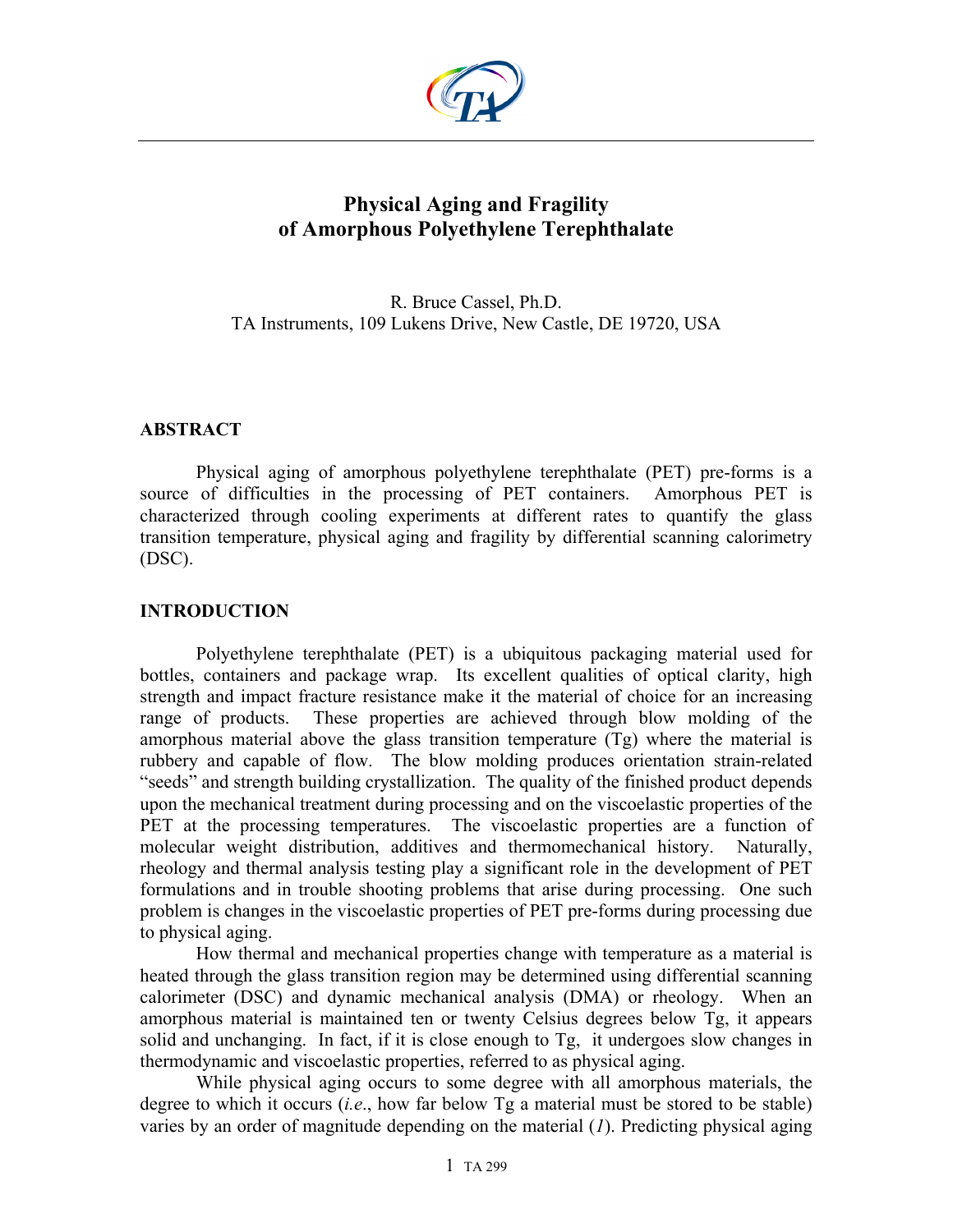for a particular material, quantifying it and looking for ways to modify it are reasons for carrying out the DSC analyses.

Figure 1 shows a sample of amorphous PET heated through the glass transition region after being cooled at 0.2 °C/min. Heat capacity is displayed on the Y-axis and temperature on the X-axis. The peak in the heat capacity curve is an enthalpic recovery peak produced by the physical aging of cooling slowly through the glass transition



Figure 1 - Heat Capacity and Enthalpy Curve of PET Through the Tg Region Showing Constructs

region. Storing the PET at a temperature somewhat below Tg causes a similar effect.

The term "fragility" is used to describe the sensitivity of a material to physical aging. Fragility is defined by equation 1 and may be measured by DSC (*1*).

$$
m_{\Delta h} = - (d \log \beta_c)/(d(T_{f,ref}/T_f)), \qquad (eq. 1)
$$

where  $\beta_c$  is the prior cooling rate,  $T_f$  is the fictive temperature measured in heating, and *Tf,ref* is the reference fictive temperature, and *m*∆*h* is the fragility parameter.

The glass transition temperature is a somewhat arbitrary value assigned to the glass transition region as defined by a particular procedure. In general, the value of Tg depends on the analytical technique, for example, calorimetry, volumetric analysis, or rheology. It also depends on the time scale of the measurement, *e.g*., the DSC heating rate, or Modulated  $DSC^{\circledR}$  or DMA frequency. And it depends on the previous thermal (and mechanical) history of the sample.

One definition of Tg that has particular utility for determining fragility is the fictive temperature  $(T_f)$   $(2,3,4)$ . The fictive temperature is defined as the extrapolated intersection of the pre-transition and post-transition DSC heat flow baselines transposed to enthalpy units. To obtain relative enthalpy one integrates the DSC specific heat capacity curve, (or heat flow curves, provided that all instrumental curvature has been removed). There is also an equivalent graphical method of obtaining  $T_f$  directly from the DSC trace  $(5)$ . Figure 1 shows the  $T_f$  on a DSC heat capacity trace and its integral.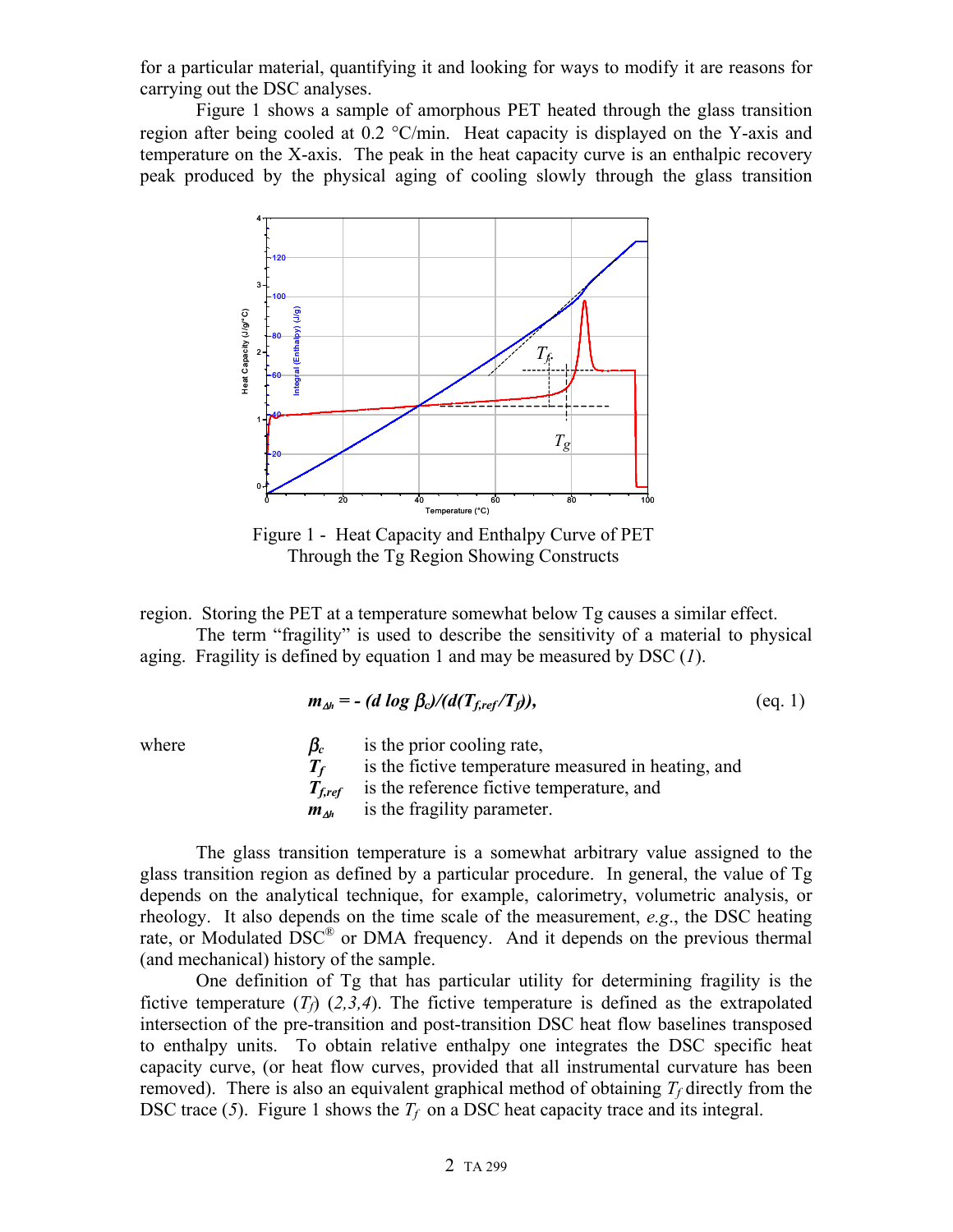The unique property of the fictive temperature is that it is independent of the DSC heating rate used to measure it. Hence, it gives a value for Tg that depends only on the previous cooling rate through the glass transition region, determining the enthalpy state of the material below Tg. So while there is an arbitrary aspect of any glass transition assignment, the use of the fictive temperature is more fundamental since it removes the time dependence of the measurement, leaving only the time dependence of the sample's thermal history, that genuinely affects the characteristics of the material, as physical aging demonstrates.

While the method of determining  $T_f$  is straightforward from a theoretical standpoint it presents considerable practical difficulty because it requires extrapolation to intersection of two slightly curved enthalpy lines. And it is very dependent on achieving straight, reproducible instrument baselines.

### **EXPERIMENTAL**

A Q1000 DSC with Advanced Tzero<sup>TM</sup> Technology is used for this analysis. This DSC and sensor technology is described in a number of publications (*6*). The capabilities of this technology are particularly useful for this method. For example, the temperature scale is that of the pan holding the sample. Hence, all thermal lag is already addressed in the abscissa temperature data. This allows data to be compared at different heating and cooling rates with confidence that the DSC is calibrated for all these conditions (*7*).

Since determining the fictive temperature requires an extrapolation across the glass transition interval, it is essential that the baseline be devoid of instrumental slope or curvature. The Q Series<sup>TM</sup> DSC cell makes possible this capability. Rapid equilibration and fast cooling rates are also necessary, and both these characteristics are available using the Q Series<sup>TM</sup> DSC. Additionally, since the instrumental baseline has been removed from the DSC output the signal can be fully normalized into units of heat capacity, the fundamental thermodynamic property of the material being measured.

The collection of data for this analysis is accomplished with a single, overnight,



Figure 2 - DSC Data for Fragility Calculation, Showing Cooling at Multiple Rates and Heating at 10 °C/min

multiple-step program that alternately conditions the sample through the glass transition region at successive cooling rates and alternately measures the fictive temperature at a fixed rate, here 10 °C/min. Figure 2 shows much of the raw data for this analysis, both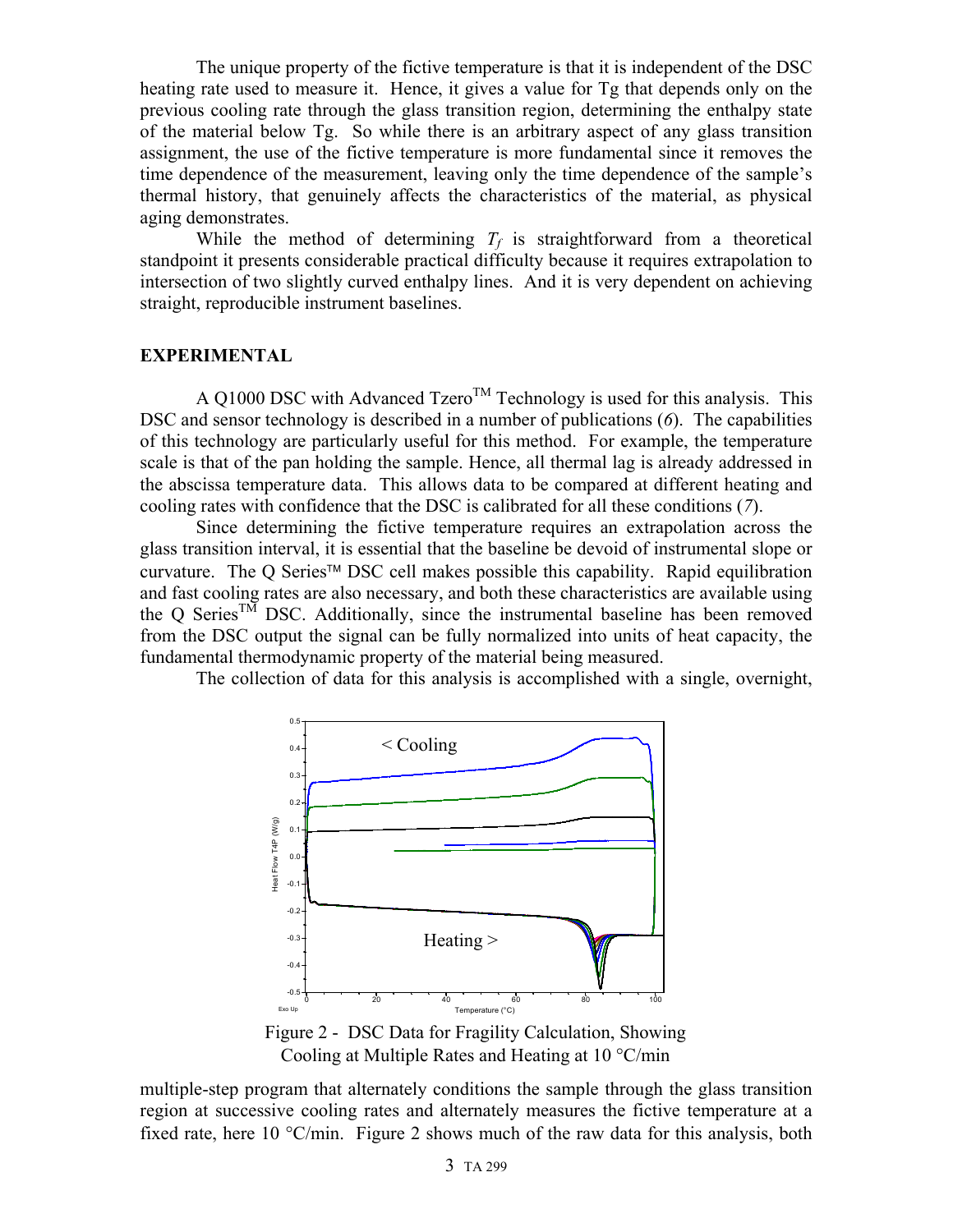on heating and cooling. (The method used in this procedure is presented in the appendix.)

In PET, the glass transition is sufficiently close to ambient temperatures that physical aging is an established problem. The

storage of PET pre-forms for only a few days can produce sufficient physical aging to change the blow molding characteristics.

The encapsulated 15 mg crystalline PET sample (taken from a blow molded snack food container) was heated to 300 °C in nitrogen in the DSC to melt it. The sample is then removed and placed on a conductive surface at room temperature "quench" cooling it. This rapid cooldown prevented crystallization of the sample, thus "trapping" it in the amorphous state. Subsequent manipulation of the sample stays well below the cold crystallization temperature of PET.

#### **RESULTS AND DISCUSSION**

The Tg results may be seen in Figure 3 and Table 1. The sample is cooled at the indicated cooling rate through the glass transition interval

then immediately heated at 10 °C/min, as shown in Figure 2. The glass transition is measured at the indicated cooling rates using the midpoint-by-half-height glass transition assignment protocol (*8*). The Tg is measured in the subsequent heating step using both the fictive temperature method (used for the fragility calculation) and the midpoint method.

The fictive Tg in Table 1 is lower after slow cooling. This is consistent with the changes in other physical properties that accompany physical aging, namely, increased mobility at lower temperatures. In contrast, the standard (mid-point) Tg method does not show this trend

Table 1. Glass Transition of PET after cooling Cooling Rate  $(^{\circ}C/min)$ Fictive  $(^{\circ}C)$ Mid Pt.  $(^{\circ}C)$ 15 76.42 77.91 10 75.53 77.95 5 74.66 77.98 2 73.82 78.23 1 73.03 78.61 0.5 72.1 79.03  $0.2$  71.23 79.99

0.1 | 70.17 | 80.67



Figure 3. Effect of Cooling Rate on the Glass Transition of PET

at 10 °C/min because of retardation caused by the physical aging. (If heated at a much slower rate, or if measured during the cooling cycle, the midpoint Tg would be seen to be much closer to the fictive temperature.)

For ordinary glass transition analyses, the midpoint method has the advantage of having lower sensitivity to physical aging changes and therefore more likely to give a material-dependent measure of the Tg region midpoint. The conventional method also minimizes extrapolation, which amplifies errors in positioning Tg constructs.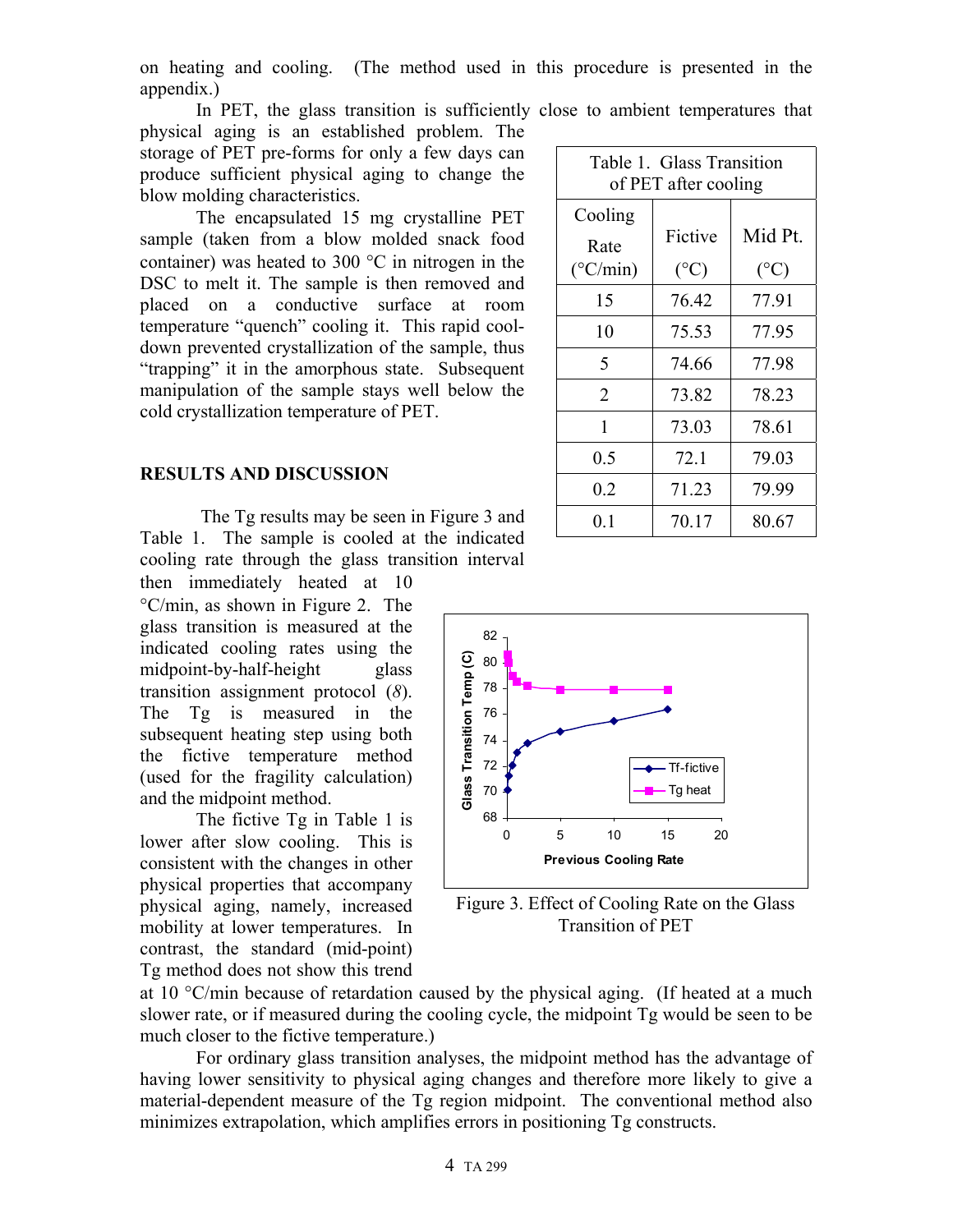Using Equation 1 and the fictive glass transition data in Table 1, the fragility parameter,  $m_{\lambda h}$ , is determined using a least squares best fit, to be  $127 \pm 4$ . Using equation 1, the physical aging for three weeks (a cooling rate through  $Tg$  of 0.001  $\degree$ C/min) predicts a  $T_f$  of 66 °C. This indicates a softening point more than 10 Celsius degrees lower than what would be indicated by a conventional DSC Tg test.



Figure 3 - Fragility Plot of PET

## **SUMMARY**

A method is described to determine the fragility of a PET package material. (Fragility is a measure of the stability below the glass transition.) The Q1000 with Advanced Tzero<sup>TM</sup> Technology has considerable advantage for this analysis because of its improved temperature control, accuracy, and baseline stability. This approach could be extended to allow determination of the fragility parameter for other PET formulations to assess the effect of changes in molecular weight distribution and additives on the tendency of PET to physical aging.

## **REFERENCES**

- 1. C. G. Robertson, P. G. Santangelo, C. M. Roland, "Comparison of Glass Formation Kinetics and Segmental Relaxation in Polymers", *J. Non-Crystal. Solids*, **2000**, 275, pp. 153-159.
- 2. Assignment of the Glass Transition, ASTM STP 1249, R. J. Seyler (Ed) American Society for Testing and Materials, West Conshohocken, PA, **1984**.
- 3. A. Q. Tool, *Journal of the American Ceramic Society,* **1946,** 29, p. 240.
- 4. C. T. Moynihan, A. J. Easteal, M. A. DeBolt, "Dependence of the Fictive Temperature of Glass on Cooling Rate", *Journal of the American Ceramic Society*, **1974**, 59, pp. 12-16.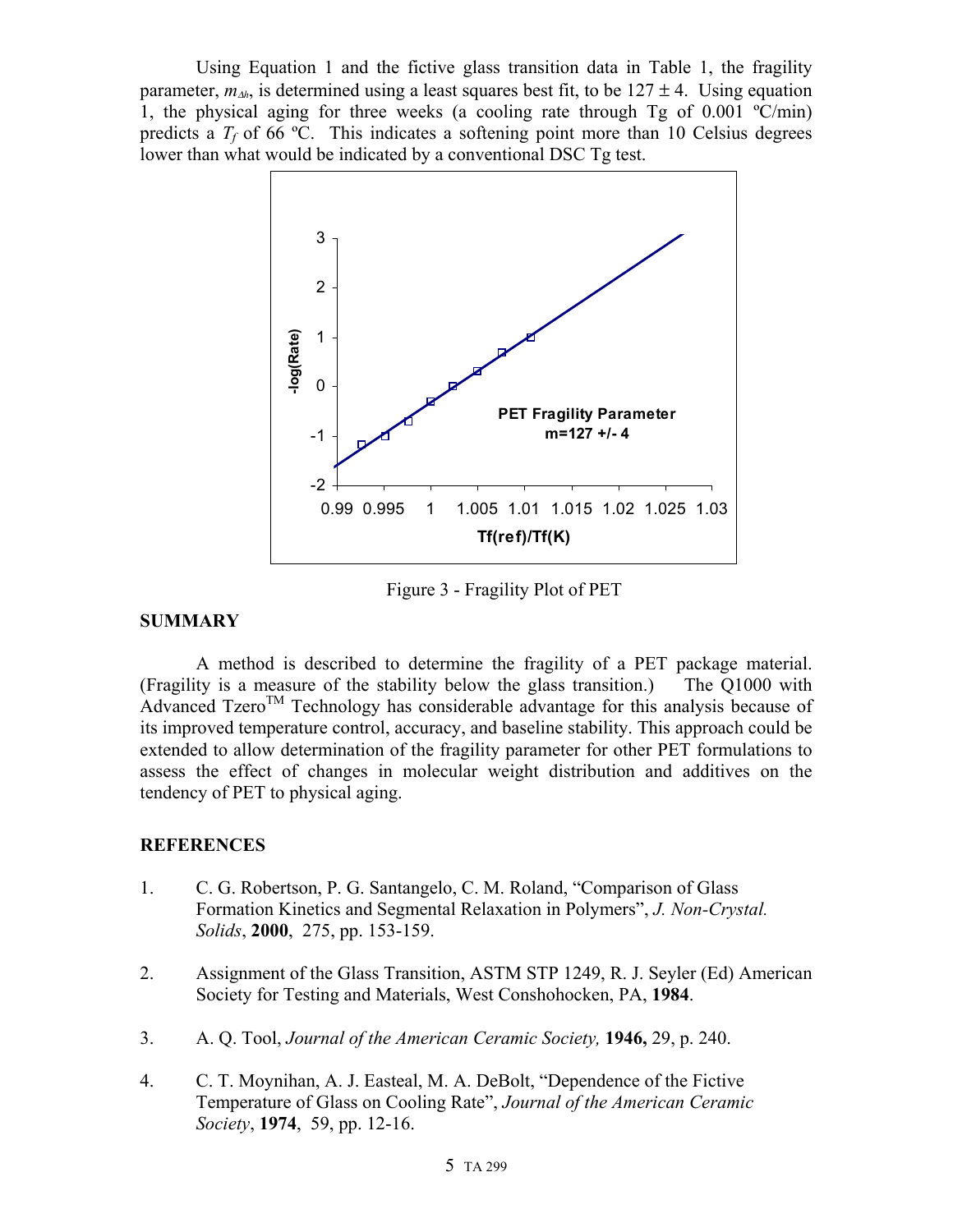- 5. J. H. Flynn, "Thermodynamic Properties from Differential Scanning Calorimetric Methods", *Thermochimica Acta*, **1974**, 8, pp. 69-81.
- 6. R. L. Danley, "New DSC Apparatus and Heat Flow Measurement Technique", *Thermochimica Acta*, accepted for publication 2002.
- 7. TA 283, "How Tzero<sup>™</sup> Technology Improves DSC Performance: Part V: Reducing Thermal Lag", TA Instruments, New Castle, DE
- 8. E1545, "Assignment of the Glass Transition Temperature by Differential Scanning Calorimetry or Differential Thermal Analysis", American Society for Testing and Materials, West Conshohocken, PA.

## **KEYWORDS**

differential scanning calorimetry, glass transition, polyesters, thermoplastic polymers